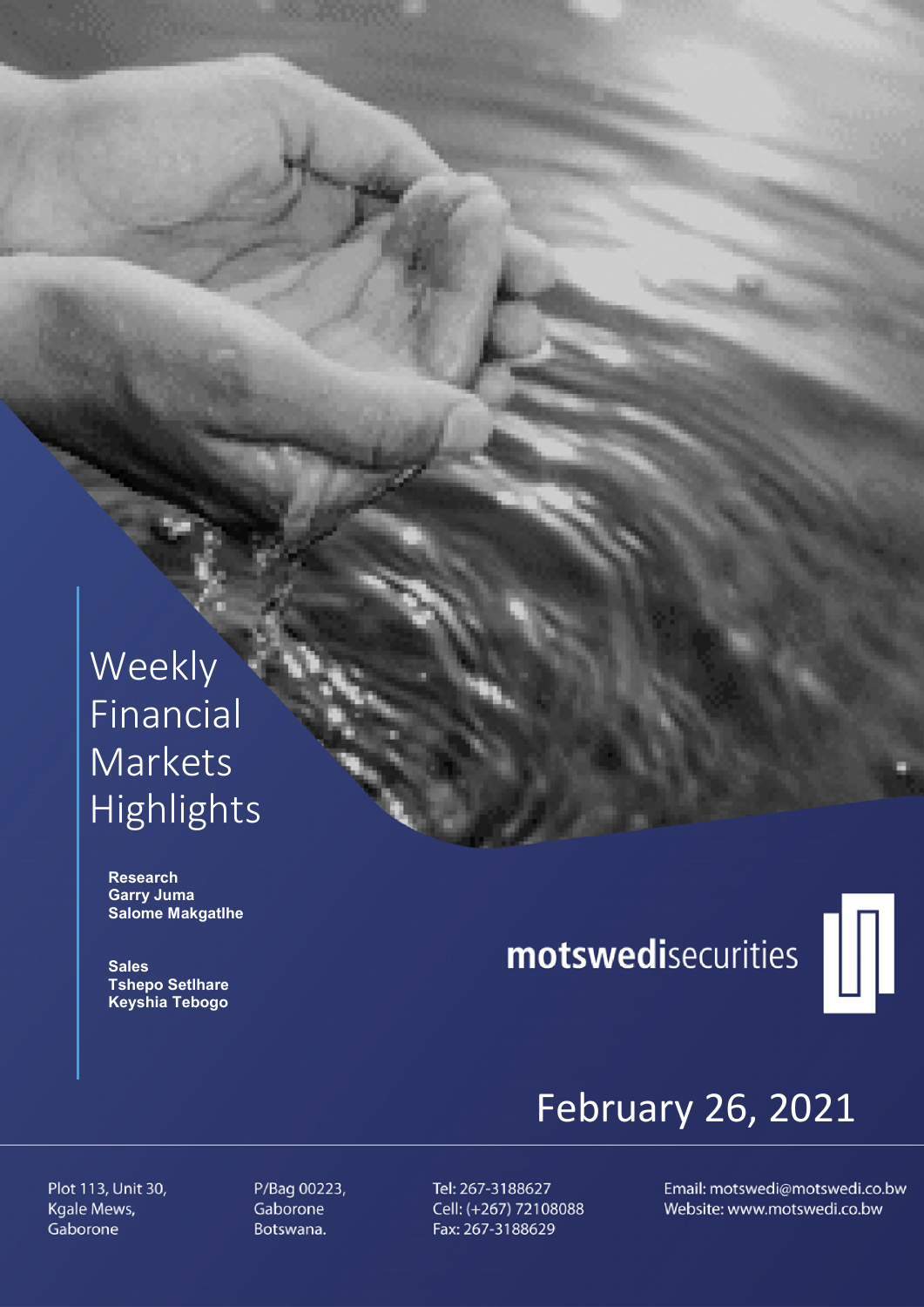motswedisecuritie  $(01V)$ 

A member of the Botswana Stock Exchange

#### 1.0 Local Equity…

The local equity market was immersed in losses in the week just ended as the BSE's Domestic Company Index (DCI) slid 0.88%, while the Domestic Company Total Returns Index (DCTRI) was down 0.82%. As at the close of these first two months of the year, the DCI's performance stood at negative 3.04% and the DCTRI at negative 2.82%. The latter of the aforementioned indices was marginally cushioned in the week by Letlole La Rona going ex-dividend – as evidenced in the 0.06% difference in the weekly movements of the indices.

Property company, Turnstar, was the largest loser on the table in the week, as the only double digit decliner (in percentage form), posting a loss of 11.8% to close valued at P2.10/share. The stock's year to date movement was extended to negative 16%.

Chobe's share price took a knock in the week, dropping to P9.30/share as a likely reaction to the Level 4 travel advisory on Botswana travel by the United States (as noted by the US Embassy). Tourism businesses, much like Chobe were already reeling from the impact of the movement restrictions invoked by Covid-19 beginning early last year, this travel advisory by the US, is likely to further hamper these businesses given their high reliance on foreign **travellers** 

Letshego lost a thebe to end the week valued at P0.75/ share. The stock is losing value ahead of the Company's full year 2020 financial results, which according to the strategy update published at the end of December 2020, are expected to be published on the 3rd March 2021.

Also contributing to the dip in the DCI for the week was Petroleum Company, Engen, losing 10 thebe to end valued at P10.15/share, inching lower as the year progresses, with a current yearly decline of negative 1.8%. BBS lost -0.9% in value, giving back the thebe gained in the prior week. However, the value loss in BBS plays no impact in the movement of the domestic indices as the stock is registered on the Serala Over the Counter Board.

Amongst the losses, a lone beacon of green peaked through the red in the name of Letlole la Rona. The stock pocketed a thebe, ending the week valued at P2.30/linked-unit. As this was the stock's first movement of the year, the Company joined the gainers on the Domestic Main Board with a year to date value of 0.4%

#### Market Summary – Week ending 26 February, 2021

| No. of Shares Trading                                                                   | 9,061,828                   |
|-----------------------------------------------------------------------------------------|-----------------------------|
| Turnover (BWP)                                                                          | 13,856,325                  |
| Turnover (USD)*                                                                         | 1,260,926                   |
| No. of stocks trading#                                                                  | 10                          |
| No. of stocks advancing#                                                                | 1                           |
| No. of stocks declining#                                                                | 6                           |
| No. of stocks unchanged#<br>$S_1, S_2, S_3, \ldots, S_n, S_n, \ldots, S_n, \ldots, S_n$ | 16<br>$*HOR/BIM/D = A.0040$ |

*Source: Motswedi Securities, BSE \*US\$/BWP = 0.0910 # = Domestic Main Board*

| <b>COUNTER</b>     | 26 Feb<br>$\mathbf{f}(\mathbf{t})$ | 19 Feb<br>(t) | <b>Change</b><br>(%) | YTD<br>(% ) |
|--------------------|------------------------------------|---------------|----------------------|-------------|
| LETLOLE 1          | 230                                | 229           | $+0.4$               | $+0.4$      |
| <b>LETSHEGO↓</b>   | 75                                 | 76            | $-1.3$               | $+4.2$      |
| $FNBB \downarrow$  | 215                                | 219           | $-1.8$               | $-2.3$      |
| $ENGEN \downarrow$ | 1015                               | 1025          | $-1.0$               | $-1.3$      |
| CHOBE↓             | 930                                | 943           | $-1.4$               | $-1.4$      |
| <b>TURNSTAR J</b>  | 210                                | 238           | $-11.8$              | $-16.0$     |
| BBS↓               | 107                                | 108           | $-0.9$               | $-1.8$      |

*Source: Motswedi Securities, BSE*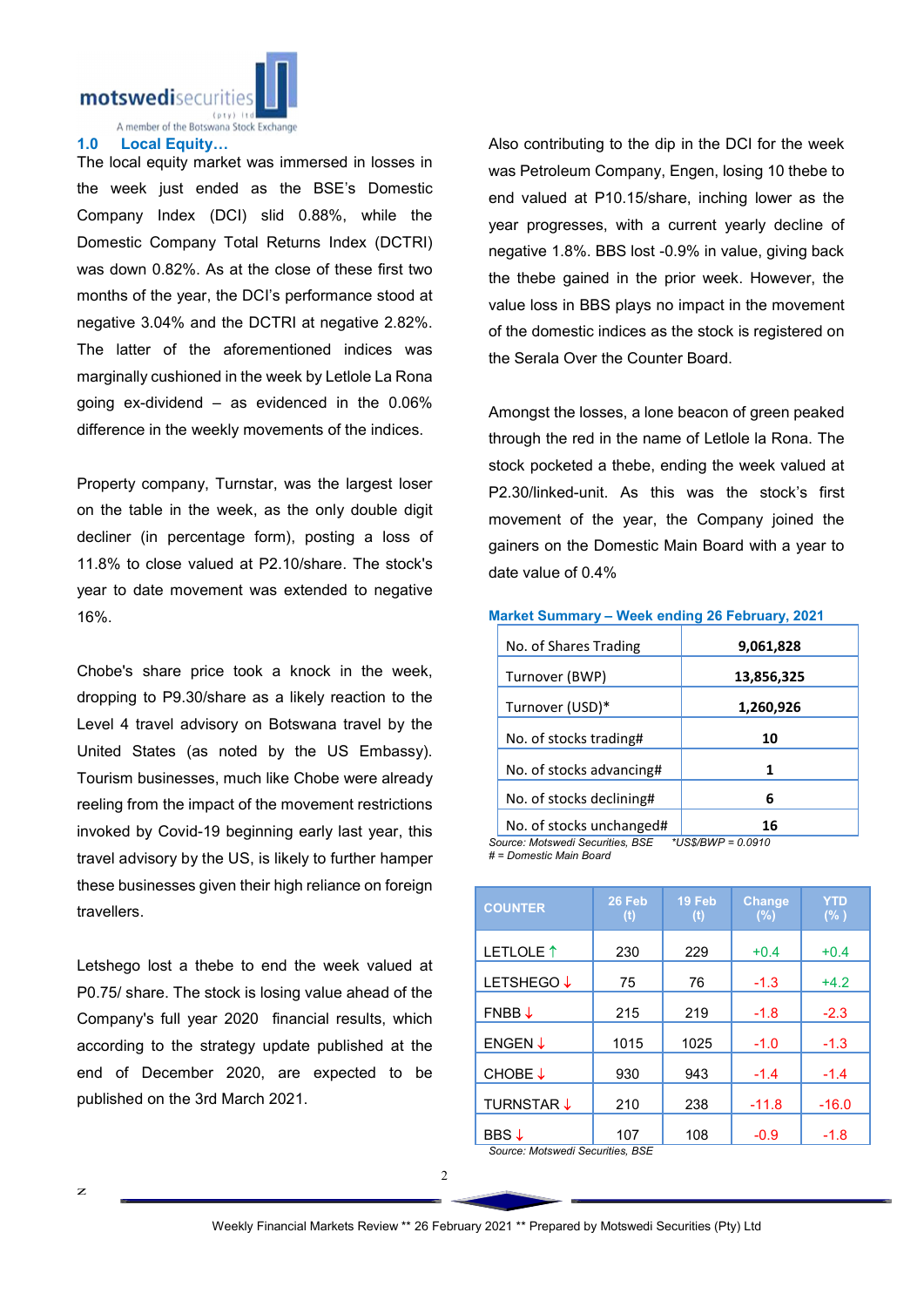

# BSE Indices – Week ending 26 February, 2021

| <b>DCI Close</b>   | 6,670.10 |  |  |
|--------------------|----------|--|--|
| Weekly Change (%)  | $-0.88$  |  |  |
| YTD Change (%)     | $-3.04$  |  |  |
| <b>FCI Close</b>   | 1,550.93 |  |  |
| Weekly Change (%)  | 0.00     |  |  |
| YTD Change (%)     | $+0.24$  |  |  |
| <b>DCTRI Close</b> | 1,617.75 |  |  |
| Weekly Change (%)  | $-0.82$  |  |  |
| YTD Change (%)     | $-2.82$  |  |  |

*Source: Motswedi Securities, BSE*

# 2.0 Company Announcements and Financial **Results**

caution when trading in the Company's securities  $_3$ BIHL published a trading statement in the day. The Group is expecting their PBT for the year ended 31 December 2020 to be higher than that which was reported in the prior year, by between 19% and 29%. This translates to an improvement of between P102mn and P156mn in PBT, from the previous year's P537mn. The increase in earnings during the year is driven by good fee income revenue and good performance from some of the associates' businesses as well as the fact that in the comparative period the Group's investments in associates suffered unrealised losses which did not recur in the current year. The Board is pleased to announce this improvement in performance in the midst of the uncertainties and challenges brought about by the COVID-19 pandemic. However, the trading environment remains volatile and will continue to pose challenges into FY2021. The Group's results for the year ended 31 December 2020 are expected to be published on or around the 9th of March 2021. Accordingly, the shareholders of BIHL and potential investors are advised to exercise

until a detailed announcement is made. The financial information on which this trading statement is based has not been reviewed or reported on by BIHL's Independent Auditors.

Lucara announced results for the year and quarter ended December 31, 2020. Revenue of \$42.4 million or \$402 per carat sold in Q4 2020. This includes diamonds sold through a combination of regular tenders, Clara, and through HB Antwerp ("HB") under the supply agreement announced in July 2020. FY2020 total operating cash costs of \$27.80 per tonne processed, 13% lower than the prior year. Adjusted EBITDA in Q4 2020 of \$10.2 million marks a continued strong operating margin of 49%. Lucara continues to have a strong availability of working capital, including \$4.9 million in cash at the end of Q4 and \$19.5 million available from a revolving term credit facility. No long-term debt. Specials recovered (+10.8 carats) equated to 6.7% weight percentage of total recovered carats, the fourth year to achieve greater than 6%. Extension of the Karowe mining license for a period of 25 years to 2046, marking a critical step in the advancement of the Karowe underground expansion project. In January 2021, the Company announced the recoveries of two, top white gem quality diamonds (341 carats and 378 carats) from ore sourced from the M/PK(s) unit within the South Lobe. Both stones were recovered unbroken.

Anglo American plc notes the announcement of Kumba Iron Ore Limited's annual results for the year ended 31 December 2020, released this morning to the Johannesburg Stock Exchange and available via www.angloamericankumba.com/financial-results.

The EBITDA disclosed in Kumba Iron Ore Limited's annual results amounts to \$2.8 billion. Anglo American expects to report a segmental underlying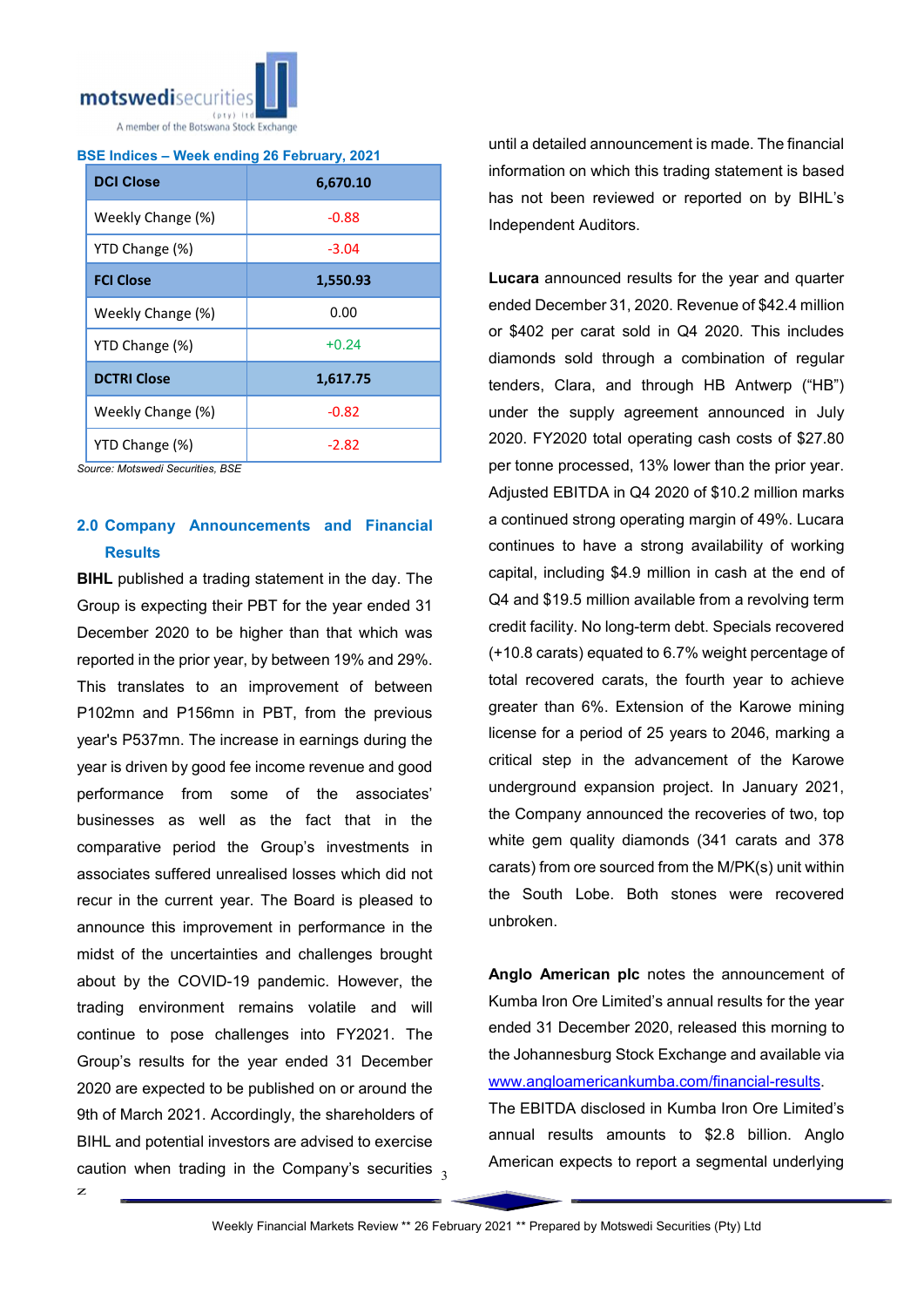

EBITDA for Iron Ore which includes a contribution from Kumba Iron Ore Limited of \$2.7 billion (unaudited), lower primarily due to differences in accounting presentation of certain items and corporate costs.

Anglo American plc notes the announcement of Anglo American Platinum's annual results for the year ended 31 Dec 2020, released this morning to the Johannesburg Stock Exchange and available via http://www.angloamericanplatinum.com/investors/fi nancial-results-centre.aspx.

SeedCo advised shareholders and the investing public that the irrevocable and unconditional acceptances of the Offer by SCIL to SCL shareholders closed at 84% on Tuesday 23 February 2021. In terms of the Offer timetable, the last day to trade in SCL shares was 23 February 2021. However, the Secondary Offer is still open and will close on 2 March 2021. Accordingly, remaining and willing SCL shareholders are reminded that duly completed irrevocable and unconditional Forms of Acceptance, Surrender and Transfer can be delivered or mailed electronically to the Transfer Secretaries, Corpserve Registrars, whose contact details are set out below. As specified in the Circular to SCL shareholders published on 13 January 2021 and the subsequent announcements made thereafter, and in accordance with the ZSE Listings Requirements, SCIL will proceed to cause the voluntary delisting of SCL from the Zimbabwe Stock Exchange ("ZSE") upon the closure of the Secondary Offer on 2 March 2021. Consequently, once delisted, any remaining SCL shareholders will not be able to trade their shares freely in the absence of a public market platform and an easily determinable reference price. Shareholders and the investing public are reminded of SCIL's strategic

plan to achieve full consolidation of SCL on successful completion of the acquisition transaction. Accordingly, and to the extent applicable, SCIL will invoke the provisions of the Companies and Other Business Entities Act (Chapter 24:31) to acquire any remaining shares after the closing date of the Secondary Offer.

# 3.0 Foreign Exchange…

The South African Minister of Finance delivered the much awaited nation's 2021 Budget Speech in the week. The budget was just in time for the largest vaccination programme the country has ever undergone. Fortunately for the taxpayers of the country, the Government has no intentions of raising any tax revenue in this coming budget. Instead the Government has made a provision of R19.3bn in the budget to fund the run the COVID-19 vaccination programme, as well as use emergency withdrawals and if the need arises, their contingency reserve.

As mentioned, the Government does not intend on introducing any increases to personal income tax as well as corporate income taxpayers. In fact, the personal income tax brackets and rebates will be increased above the inflation rate of 4%. On the other hand, the Government will levy excise duties on alcohol and tobacco products by 8% for 2021/22. There are also intentions to increase the general fuel levy (GFL) and the Road Accident Fund (RAF) levy by 15c/litre and 11c/litre, respectively, effectively from 7 April 2021.

The budget deficit for the fiscal year 2020/21 has been revised to 14% of GDP as a result of the spending and economic pressures that came with the COVID-19 pandemic. Meanwhile, the coming year's deficit is expected to shrink to 9.3% of GDP in 2021/22 as an outcome an expected increase in

4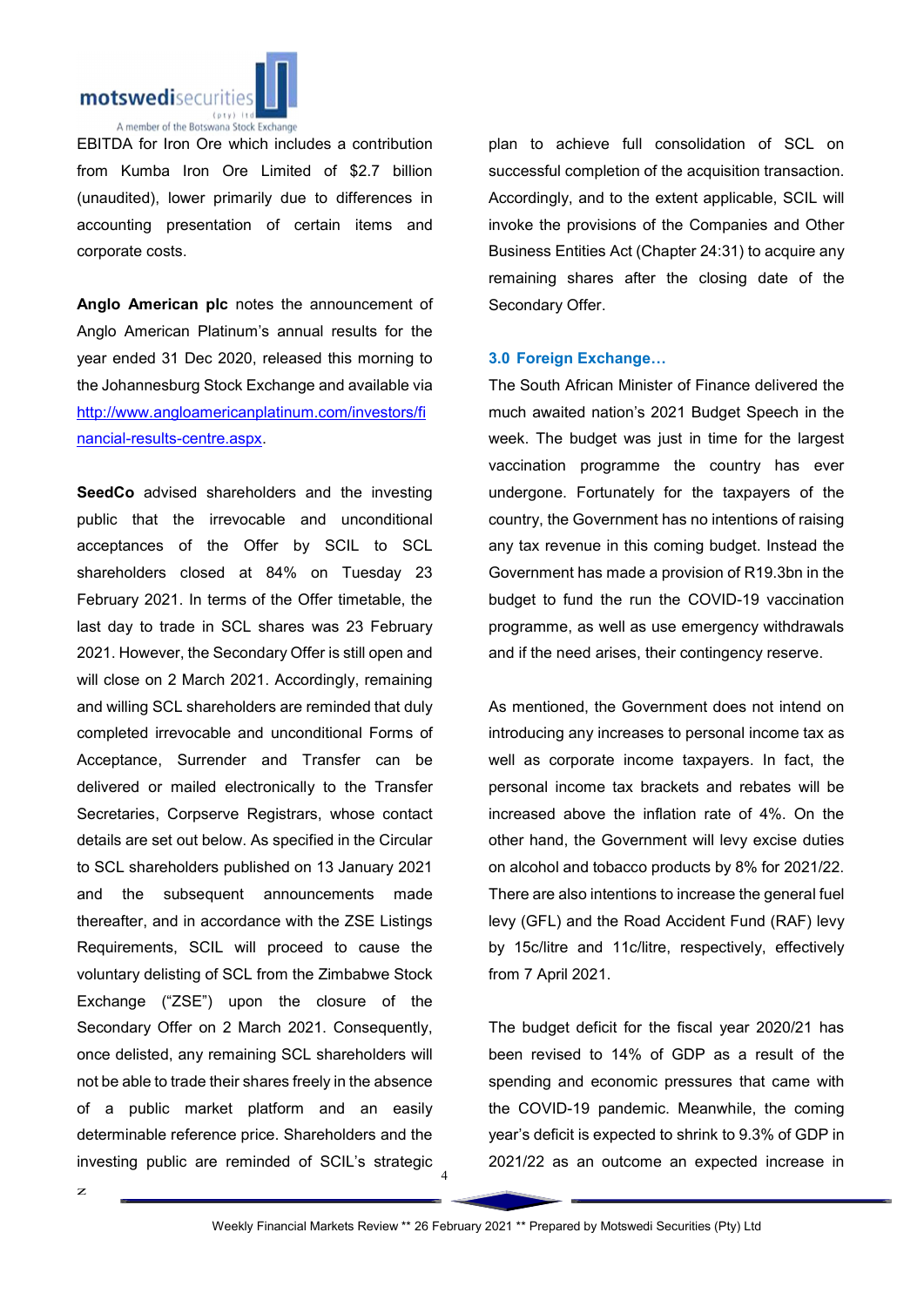

revenue in the year. Else, the South African economy is expected to shrink by 7.2% in 2020, and forecast to grow by 3.3% in 2021, 1.7% in 2022 and 1.5% in 2023.

The rand was set to post losses for the week, against the US dollar, despite the mostly well received 2021 budget speech. The rand was trading around R14.95/\$ on Friday mid-afternoon, having been pressured by the jump in US bond yields in the previous day.

## Domestic Exchange rates

| <b>Currency</b>   | 26 Feb | 19 Feb | <b>Change</b><br>(%) | YTD<br>$(\%)$ |
|-------------------|--------|--------|----------------------|---------------|
| 垩<br>US\$/BWP     | 0.091  | 0.0923 | $-1.41$              | $-3.29$       |
| ≋<br>↑<br>ZAR/BWP | 1.3677 | 1.3449 | 1.70                 | 2.87          |
| lo.<br>EUR/BWP    | 0.0748 | 0.0763 | $-1.97$              | $-10.95$      |
| 픪똟<br>GBP/BWP     | 0.0652 | 0.066  | $-1.21$              | $-9.19$       |
| JPY/BW            | 9.66   | 9.7400 | $-0.82$              | $-5.57$       |
| CNH/BWP           | 0.5893 | 0.5958 | $-1.09$              | $-10.26$      |

*Source: Bank of Botswana*

# 4.0 Commodities…

Administration that showed an increase in crude 5 Oil prices were bound for a weekly gain of about 5.25% by Friday mid-afternoon trading, lifted by supply disruptions early in the US following the deep freeze experienced last week in Texas and the Plains which shut down production, estimated at 4mn barrels per day in the region. Also playing to support the commodity was an increase in general optimism that demand for oil and oil products will recover as the COVID-19 vaccines continue to be rolled out. The gains were capped by a slightly stronger US dollar towards the end of the week, which made USD priced oil more expensive for those investing in the commodities in other currencies. Also working against the week's gain, were numbers from the US Energy Information

stockpiles by 1.3mn barrels versus the expected drawdown of about 4.8mn barrels.

The Organisation of Petroleum Exporting Countries and its other non-OPEC members are expected to meet on the 4th March, to discuss among others agenda items, whether to improve oil production across members. Speculators are largely anticipating that the group may increase production, more especially as prices have recovered somewhat.

The precious metals were headed for weekly loss with gold, silver, and platinum dropping 1.32%, 1.50% and 5.12% respectively in mid-afternoon trading on Friday.